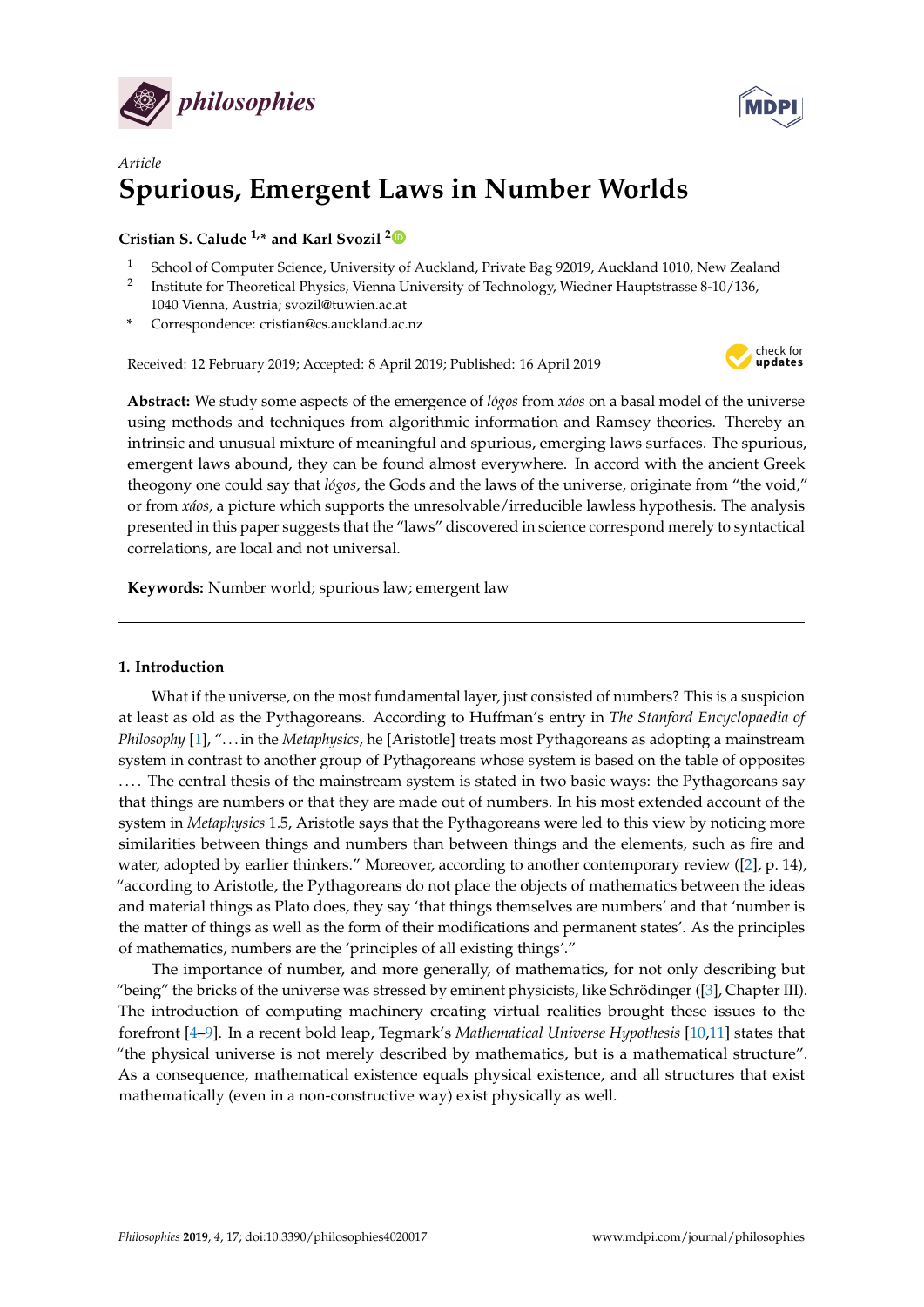How could things be numbers? A world "spanned" by numbers can be represented by a single infinite (binary) sequence<sup>1</sup>, or, equivalently, a single real number.

In what follows a *number world* will be modelled by a (binary) sequence.<sup>2</sup> Our choice is not to operate with the more geometric-centred Ancient Greek concept of number, which is essential for many continuous models of mathematical physics, but with an algorithmic one which is capable of giving a global perspective of the universe. Adopting this framework is motivated by Plato's mathematical discussion, in *Timaeus*, of the relations between numbers and things, see [\[2\]](#page-9-1), p. 14 and also [\[12\]](#page-9-7), and it is adopted here as a matter of *hypothesis*.

All entities encoded therein, including observers as well as measured objects, must be embedded in [\[6](#page-9-8)[,13\]](#page-9-9); that is, they must themselves be (formed out of) numbers or symbols [\[14\]](#page-9-10). Non-numeric properties associated with such a "world on a sequence" can arise by way of a structural, levelled hierarchy [\[15\]](#page-9-11).

Epistemologically this can be perceived as "emergence<sup>3</sup> of reality", which is the inverse of reductionism to some more fundamental, basic levels, involving explanations in terms of ever "smaller" entities: physical/universal/natural laws—in particular, relational and probabilistic ones—arise as effective patterns and structures "bottom-up" (rather than "top-down").

Such concepts were quite popular in the *fin de siécle* Viennese physical circles, so much so that they have been referred to as the *Austrian Revolt in Classical Mechanics* [\[18\]](#page-9-12) and *Vienna Indeterminism* [\[19\]](#page-10-0): stimulated by the apparent indeterminacy manifesting in Rutherford's asymptotic decay law and its corroboration by Schweidler [\[20\]](#page-10-1), Exner's 1908 inaugural lecture as *Rector Magnificus* included the suggestion that ([\[21\]](#page-10-2), p. 18) "we have to perceive all so-called exact laws as probabilistic which are not valid with absolute certainty; but the more individual processes are involved the higher their certainty". Also Schrödinger's inaugural lecture in Zürich entitled *"What is a natural law?"* adopted and promoted Exner's ideas [\[22](#page-10-3)[,23\]](#page-10-4), well in accord with Born's later inclinations [\[24\]](#page-10-5). Since then classical statistical physics, as well as radioactive decay processes and quantised systems have operated under the presumption that the most fundamental layers of microphysical description are—both theoretically as well as phenomenologically and empirically—consistent with irreducible indeterminism.

Later related ideas have been brought forward in the context of a layered structure of physical theories [\[15\]](#page-9-11), emergent cognition—perceived as an "emerging epiphenomenon" of neural activity; not unlike traffic jams they arise from the movements of individual taxis [\[25\]](#page-10-6) –as well as emergent computation [\[26\]](#page-10-7).

In what follows we shall, in a "Humean spirit" [\[27\]](#page-10-8), study "laws" as patterns/correlations in sequences using the concept of *spurious correlations in data*, to be defined later. Two guiding theories will be applied: one is algorithmic information theory, the other is Ramsey theory. The gist of these two ways of looking at data is twofold: "all very long, even irregular" data sequences contain "very large" (indeed, as long as you prefer) regular, computable and thus, in physical terms, *deterministic*, subsequences. Secondly, it is impossible and inevitable for any arbitrary data set *not* to contain a variety of spurious correlations; that is, relational properties which could physically be wrongly interpreted as laws "governing" that universe of data.

#### **2. Physical/Universal/Natural Laws**

The notion of law in natural sciences, or law of the universe [\[28–](#page-10-9)[33\]](#page-10-10) has a long ambivalent history. It might not be overstated to claim that the conjecture that there are laws of nature is the core to what

<sup>1</sup> *A sequence is infinite while a string is finite. A finite prefix of a sequence is then a string.*

<sup>&</sup>lt;sup>2</sup> This physical-mathematical mapping assumption is essential for this paper.

<sup>&</sup>quot;Emergence is a notorious philosophical term of art."  $[16]$ . In this paper we will not use the term in the sense of the philosophical emergency theory, but with the signification given in physics [\[17\]](#page-9-14): *"The term emergent is used to evoke collective behaviour of a large number of microscopic constituents that is qualitatively different than the behaviours of the individual constituents."*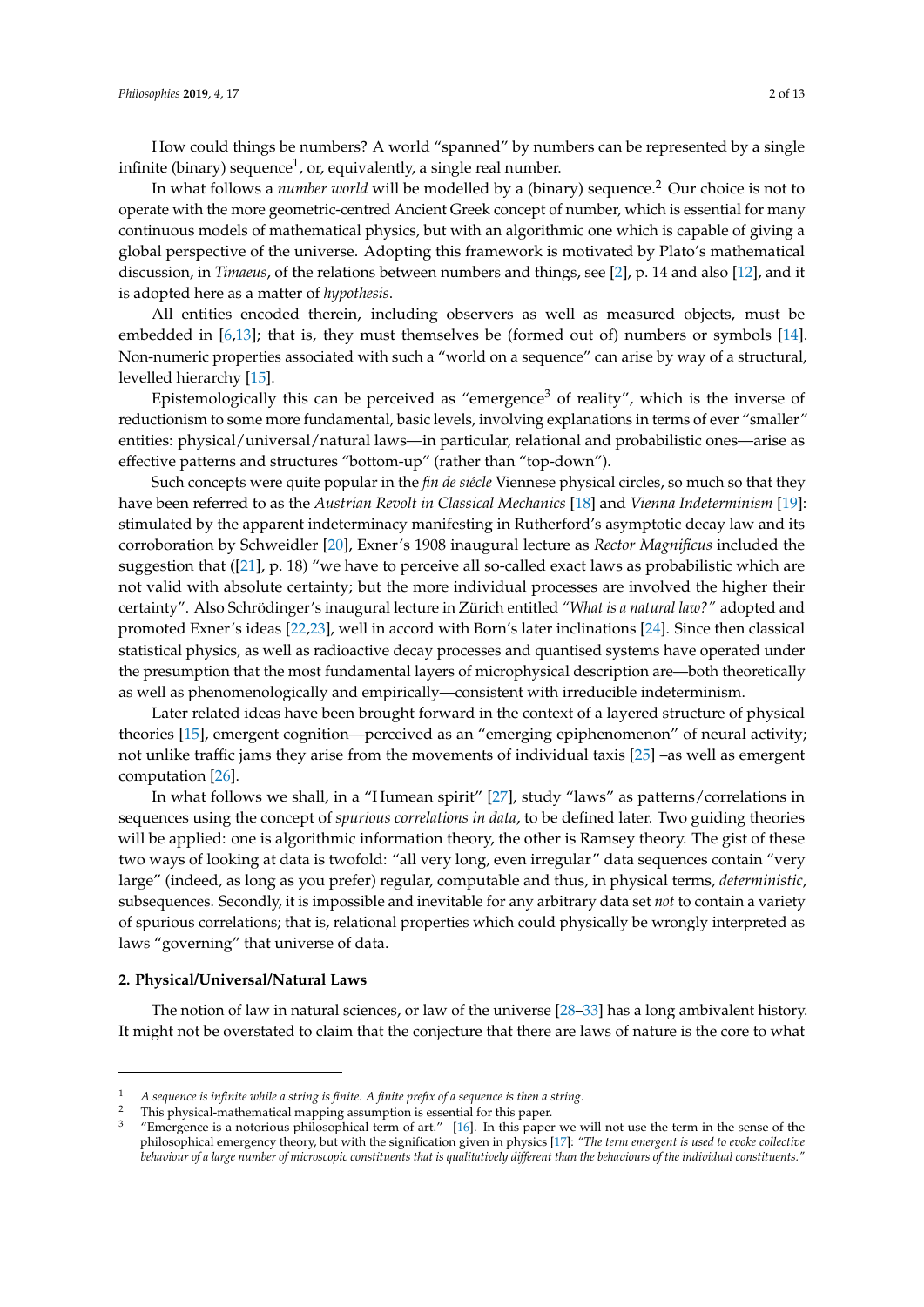science is and how it was and is performed. Of course, one can refute this view and this lawless hypothesis has been discussed by various authors, see [\[12](#page-9-7)[,34–](#page-10-11)[40\]](#page-10-12). Contemplating a lawful universe usually amounts to assuming that the laws of nature are objective, have always existed and will exist, and they are written in the language of mathematics. Taken this for granted is an assumption which raises many problems, some of which will be discussed later. In this tradition science can be done in one way, the Galileo-Newton one; but if there are no laws, we can be freed to pursue other methodological options, some of which are not entirely unproblematic. Continuing to enrich the fundamental Greek practice of scientific observation, thinking and debating on different theoretical interpretations of phenomena with other methods, like the experimental methods (since Galileo) and the mathematical models (since Descartes and Newton) is obviously desirable. A step in this direction is to incorporate robust data analytics as a scientific method, see [\[41](#page-10-13)[–44\]](#page-10-14). However, suggestions to narrow down the scientific methods to just a collection of "empirical evidences", to advance purely speculative theories (see [\[45\]](#page-10-15) for physics) or to promote the "philosophy" according to which correlation supersedes causation and theorising (see  $[46]$ ) are dangerous.<sup>4</sup>

The laws governing "physis" (nature) and those under which human societies are ruled have often been conflated and postulated to be of the same origin. At the dawn of western civilisation Heraclitus held that *lógos*<sup>5</sup> permeates everything, an arrangement common to all things yet incomprehensible to man ([\[48,](#page-10-17)[49\]](#page-10-18) and [\[50\]](#page-10-19)). However, there are crucial differences between these laws. As Aristotle argued, a law is "by nature" if it is justified by appeal to something other than an agreement or a decision; in contrast, the laws human societies are ruled by are agreed upon in the Agora. While the former laws have been considered "absolute", the latter are clearly conventional. For example, the laws of movement are natural in contrast with the institutional structure of Greek democracy which is the result of human consensus. In Rhetoric, I.13, Aristotle discusses also the compatibility between the natural and the conventional laws. a characteristic of human justice, in contrast to divine justice. Both these laws are different from the concept of "natural law" developed in the Greek (Aristotle) as well as the Roman (Cicero) philosophies. In this philosophical sense a "natural law" asserts certain rights inherent by virtue of *human nature*. Endowed by nature—by God or a transcendent source—such a law can be understood universally through human reason [\[51\]](#page-10-20). Two typical laws of Aristotelian "physis" are: (i) Nothing moves unless one pushes it (there must be a 'mover' in order to move it). (ii) Because motion does exist, the above law implies that there must be a self-moved mover, i.e., a 'Prime Mover'. Finally, according to the definition of "natural" found in the Nicomachean Ethics, V.7, God is both a lawgiver for humans and the governor of nature, a view which was inherited by Christianity.

## **3. Laws and Limit Constructions**

The scientific revolution grounded the proposal of new laws of nature on observation and iterable experimentation; sometimes these types of laws were simply guessed or invented, but nonetheless on the grounds of a "meaningful" (physical, theoretical and practical) framework. For example, after several experiments, some of which were just imagined, Galileo and others [\[52\]](#page-10-21) proposed the "law" of inertia. This law is a fundamental conservation principle, the conservation of momentum, and is a limit principle since no physical body actually moves at constant speed along an Euclidean line–a straight line with no thickness. Yet, by extrapolating from his observations made on the object of bodies as their friction was changed, Galileo was able to deduce the concept of inertia, and closely analyse what circumstances affect this asymptotic movement: friction and gravitation. Thus, by this scientific process of induction, deduction, extrapolation and abduction [\[53–](#page-10-22)[55\]](#page-11-0), an Aristotelian, God given, absolute, notion of a law of "physis" was radically modified. The advantage of this notion of physical law based on limit principles and symmetry is visible once Newton made the connection between falling apples

See the [A](#page-8-0)ppendix A for a more formal discussion.

<sup>5</sup> Lógos is the apparent antithesis of *xáos* in Hesiod's *Theogony* [\[47\]](#page-10-23).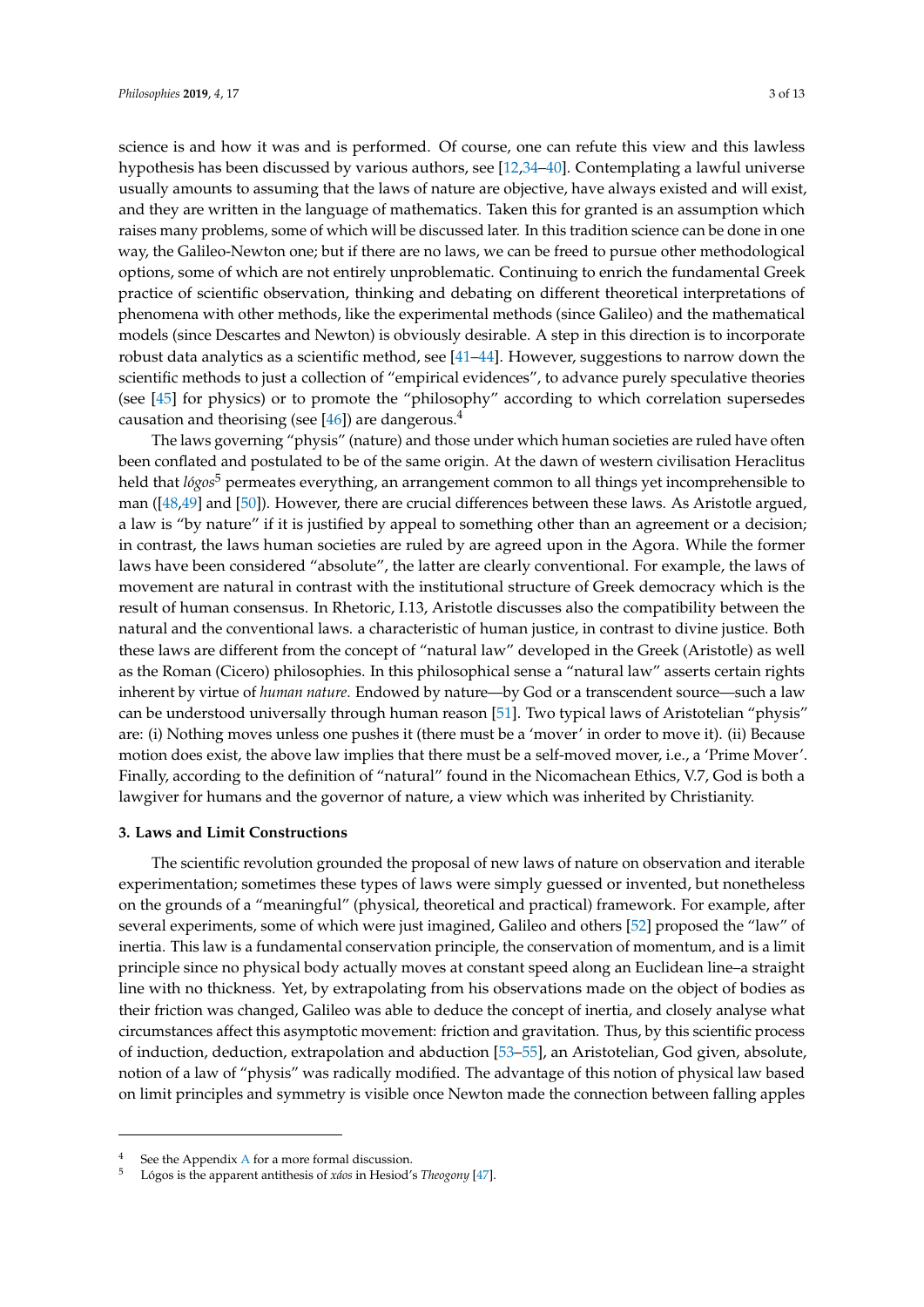and planets: there is no need to be anyone pulling nor pushing the planets to move them around. Indeed, Newton's law of gravitation gives the trajectories of any two bodies in inertial movement within a gravitational field, including apples and planets. On the one hand it became possible to derive Kepler's trajectories and laws for one sun and one planet from Newton's law, without the need for a Prime Mover that is constantly pushing. On the other hand, Newton realised that, with two or more planets, reciprocal interactions destabilise the planets' trajectories (which later would be recognised as a result of chaotic non-linearity). He thus assumed the aid of occasional interventions of God in order to assure the stability of the planetary system *in secula seculorum*: God, through a few sapient touches, was the only guarantor of the long term stability of the Solar System [\[56\]](#page-11-1). Poincaré later confirmed mathematically this deep intuition of Newton on the asymptotic chaos within the Solar System (see below for more discussion of this). We should note, however, that this analysis only makes sense in the mathematical continua. Inertia is conceived as a limit property; moreover, its understanding as a conservation law (of momentum) alongside the conservation of energy, as a symmetry in the equations (as a result of Noether's theorems relating symmetries to conserved quantities [\[57\]](#page-11-2)), is based on continuous symmetries: they are invariant with respect to continuous translations in space or time. A few years later, Galileo, Boyle and Mariotte proposed another limit law: they traced the isothermal hyperbolas of pressure and volume for perfect gases. Of course, actual gases, as a result of friction, gravitation, inter-particle interactions, etc., do not follow this peculiar conic section; yet its abstract, algebraicma formulation and its geometric representation, allowed a uniform and general understanding of the earliest law of thermodynamics. Principles referring to inexistent ideal trajectories, at the external limit of phenomena, continued to rule knowledge constructions in physics. As another example, let us consider Boltzmann's ergodic principle: *In a perfect gas a particle stays in a region of a given space for an amount of time proportional to the volume of that region.* Once again this is an asymptotic principle, as it uniformly holds only at the infinite limit in time. On these grounds, Boltzmann's thermodynamic integral that allows the deduction of the second law of thermodynamics (regarding the increase in entropy) is also formulated as a limit construction (an integral): it holds only at the infinite limit of the number of particles in the volume of gas. Can one prove, or at least corroborate, these asymptotic principles? There is no way to put oneself or a measurement instrument at these limit conditions and check for Euclidean straight lines, hyperbolas or behaviour at the asymptotic limit in time. One may only try to falsify some consequences [\[58\]](#page-11-3); yet, even in such cases the derivation itself may be wrong, but not necessarily the principle. As has already been pointed out by many philosophers, among them Hume, Berkeley, Kant and Schopenhauer, all we can produce—and this is a crucial point—is *scientific knowledge*: we understand a lot, but not everything, through these limit principles that unify all movements, all gases, etc., as specific instances of inexistent movements and gases. And, more importantly, as a result we can construct fantastic tools and machines that work reasonably well – but not perfectly well, of course—and have radically changed our lives. With these machines the westerners dominated the world after the scientific revolution, a non trivial consequence of their science and its "absolute" laws. We are typing, reading and exchanging data in networks of the latest of these inventions, an excellent, but not perfect, instance of a limit machine–the Turing machine. One of the limit principles of these machines is Turing's distinction between hardware and software and the identification between program with data that allows abstract, mathematical styles of programming all the while (almost) disregarding their material realisation.

Another important consequence was the discovery of limits of computing, specifically the incomputability of the halting problem, and more generally the development of theoretical computer science  $[59]$ .<sup>6</sup> At the same time the abstract character obscured the role played by physics in computing: because of the separation between hardware and software, the role of hardware in computation

These limits can be mitigated from a practical point of view with various methods; for example, the halting problem can be solved probabilistically with arbitrarily high precision [\[60\]](#page-11-5).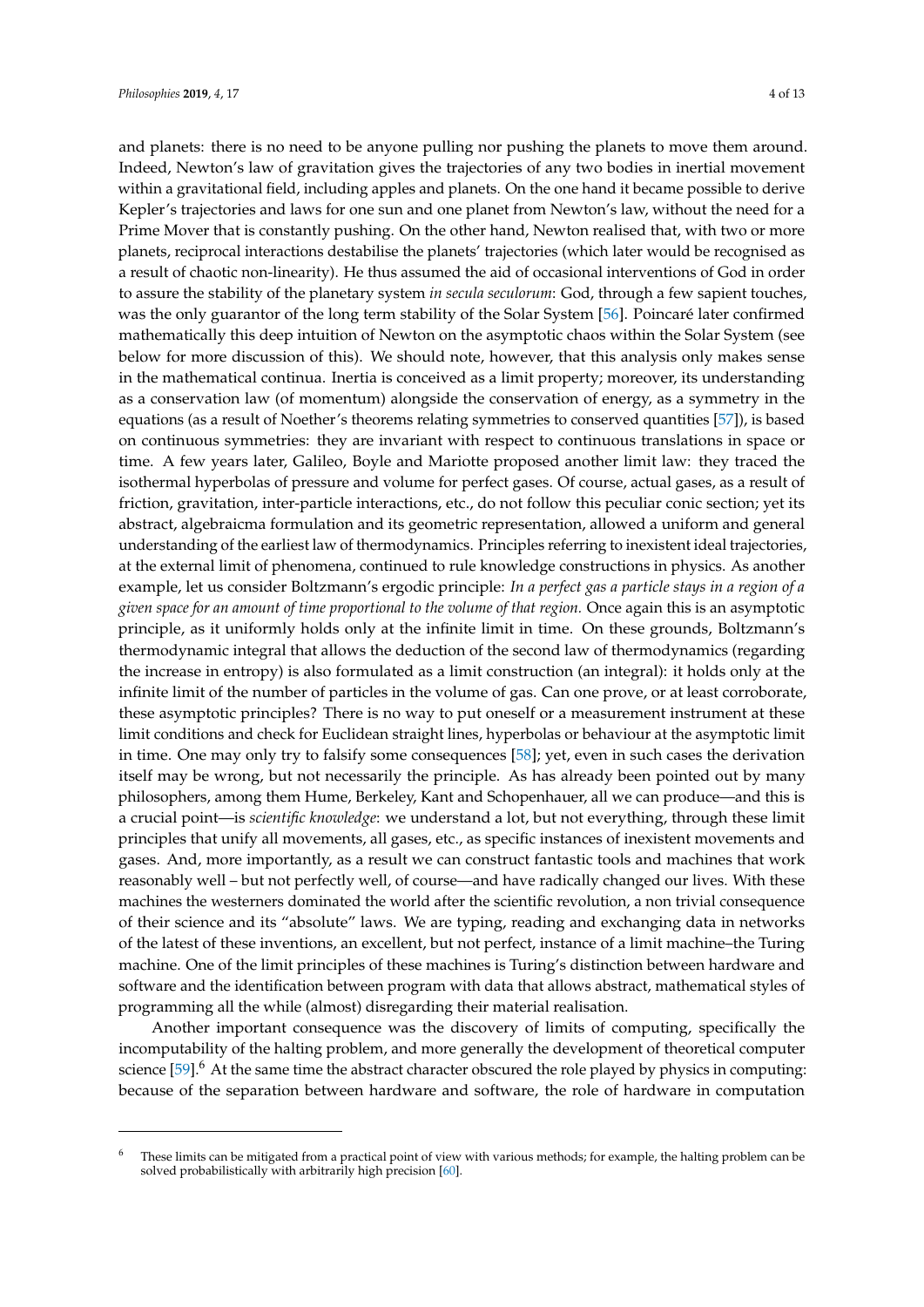was largely ignored in theoretical computer science, arguably delaying with a few decades the understanding and development of physics of computation, reversible computing and quantum computing,  $[61-63]$  $[61-63]$ .

#### <span id="page-4-0"></span>**4. Order within Disordered Sequences**

In intuitive terms, Ramsey theory states that there exists a certain degree of order in all sets/sequences/strings, regardless of their composition. Heuristically speaking, this is so because it is impossible for a collection of data not to have "spurious" correlations, that is, relational properties among its constituents which are determined only by the size of the data. The simplest example of such (spurious) correlation is given by the *Dirichlet's pigeonhole principle* stating that *n* pigeons sitting in *m* < *n* holes result in at least one hole being filled with at least two pigeons. Or in a party of any six people, some three of them are either mutually acquaintances, or complete strangers to each other  $[64,65]$  $[64,65]$ .<sup>7</sup> This seemingly obvious statements can be used to demonstrate unexpected results; for example, the pigeonhole principle implies that there are two people in Paris who have the same number of hairs on their heads. The pigeonhole principle is true for at least two pigeons and one whole; the party result needs at least six people. A common drawback of both results is their non-effectivity: we know that two people in Paris have the same number of hairs on their heads, but we don't know who they are.

An important result in Ramsey theory is Van der Waerden theorem (see [\[66\]](#page-11-10)) which states that *in every binary sequence at least one of the two symbols must occur in arithmetical progressions of every length.*<sup>8</sup> The theorem describes a set of arbitrary large strong correlations – in the sequence  $x_1x_2 \ldots x_n \ldots$  there exist arbitrary large  $k$ ,  $N$  such that equidistant positions  $k$ ,  $k + t$ ,  $k + 2t$ , . . .  $k + Nt$  contain the same element (0 or 1), that is,  $x_k = x_{k+t} = x_{k+2t}$ ,  $\cdots = x_{k+Nt}$ .<sup>9</sup> Crucial here is the fact that the property holds true for *every* sequence, ordered or disordered.<sup>10</sup> Are these correlations "spurious"? According to Oxford Dictionary, *spurious* means "Not being what it purports to be; false or fake. False, although seeming to be genuine. Based on false ideas or ways of thinking." The (dictionary) definition of the word "spurious" is semantic, that is, it depends on an assumed theory: one correlation can be spurious according to one theory, but meaningful with respect to another one.

Can we give a definition of "spurious correlation" which is independent of *any* theory? Following [\[46\]](#page-10-16) a *spurious correlation* is defined in a very restrictive way as follows: *a correlation is spurious if it appears in a randomly generated string/sequence*. Indeed, in the above sense a spurious correlation is "meaningless" according to any reasonable interpretation because, by construction, its values have been generated at "random", as all data in the sequence. As a consequence, such a correlation cannot provide reliable information on future developments of any type of behaviour. Of course, there are other reasons making a correlation spurious, even within a "non-random" string/sequence. But, are there correlations as defined above? Van der Waerden theorem proves that in every sequence there are spurious correlations in the above sense – they can be said to "emerge". Therefore, these spurious correlations can also be re-interpreted as "emerging laws." It is important to keep in mind that these "laws" are not properties of a particular sequence,—indeed, they exist in *all* sequences as Van der Waerden theorem proves. How do the spurious correlations manifest themselves in a number world? From the finite version of Van der Waerden theorem, the more bits of the sequence describing the number world we can observe, the longer are the lengths of monochromatic arithmetical progressions.

<sup>7</sup> In fact, there is a second trio who are either mutually acquainted or unacquainted [\[64\]](#page-11-8).

<sup>8</sup> If we interpret 0 and 1 as colours, then the theorem says that in every binary sequence there exist arbitrarily long monochromatic arithmetical progressions.

Again, the proof is not constructive.

<sup>&</sup>lt;sup>10</sup> The finite version of Van der Waerden theorem shows that the same phenomenon appears in long enough strings. See more in [\[46\]](#page-10-16).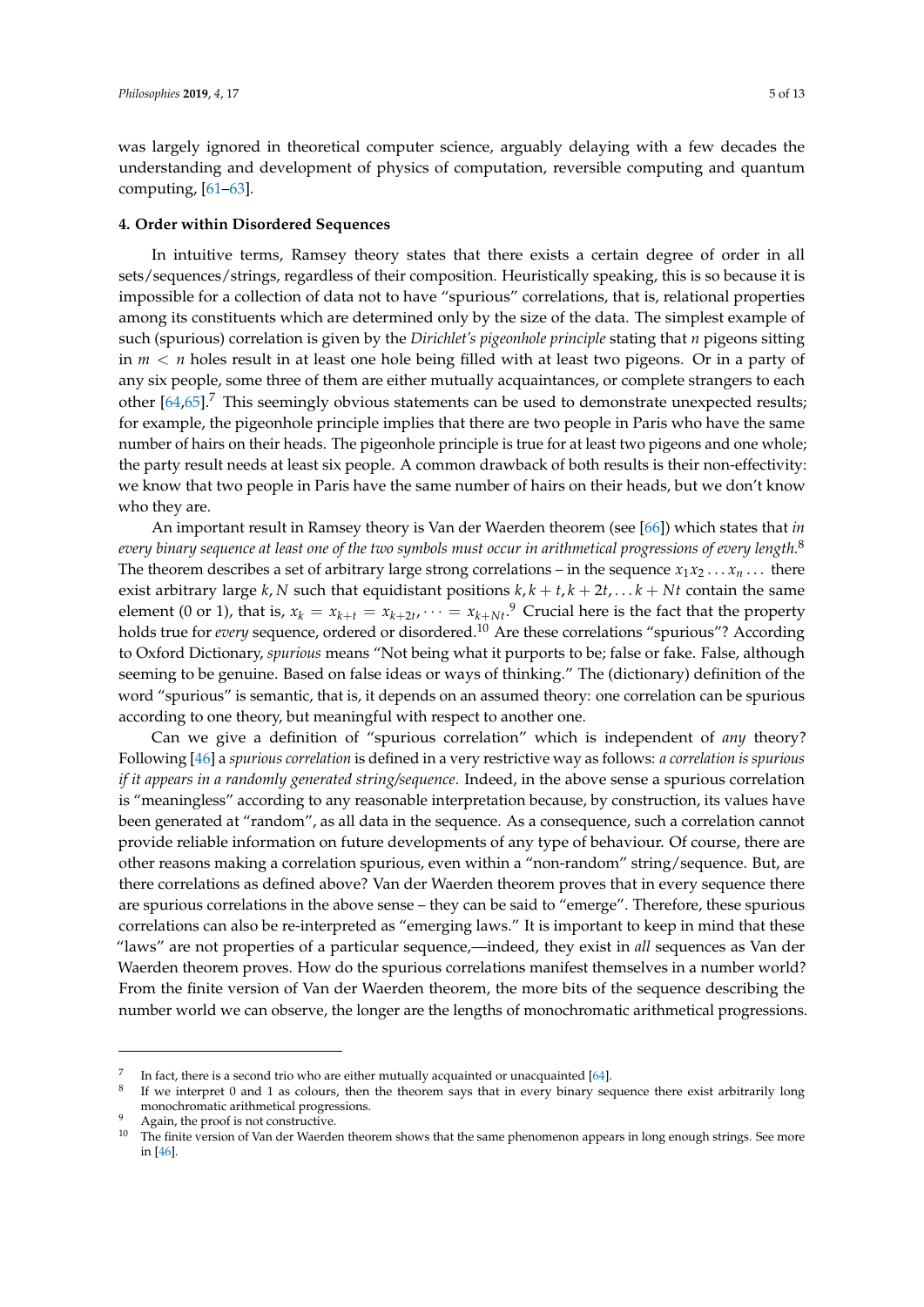So, once there are (sufficiently many) data, regardless of their intrinsic structure, "laws from nowhere" (*ex nihilo*) emerge. In what follows we will work only with the above definition of spurious correlation.

Are these spurious correlations just simple accidents or more customary phenomena? We can answer this question by analysing the "sizes" of the sets of random sequences/strings in which spurious correlations arise. As our definition of spurious correlation is independent of any theory, in answering the above questions we will use a model of randomness for sequences and strings provided by algorithmic information theory [\[67](#page-11-11)[,68\]](#page-11-12) which has the same property.

First, how "large" is the set of random sequences? If we work with Martin-Löf random sequences<sup>11</sup>, then the answer is "almost all sequences": the probability of a sequence to be Martin-Löf random is one.<sup>12</sup> This means that *the probability that an arbitrary sequence does not have spurious correlations is zero.*<sup>13</sup>

Second, as human access to sequences is limited to their finite prefixes, it is necessary to answer the same question for strings: what is the "size" of "random" strings? Using the incompressibility criterion again [\[46\]](#page-10-16), a string *x* of length *n* is *α*-random if no Turing machine can produce *x* from an input with less than  $n - \alpha \cdot n$  bits.<sup>14</sup> The number of  $\alpha$ -random strings x of length *n* is larger than  $2^{n}(1-2^{-\alpha \cdot n})+1$ , and hence, with finitely many exceptions, it outnumbers the number of binary strings of length *n* which are not *α*-random.<sup>15</sup> More interestingly, the probability that a string *x* of length *n* is *α*-random is larger than 1 − 2 <sup>−</sup>*α*·*<sup>n</sup>* + 2 −*n* , an expression which tends exponentially to 1 as *n* tends to infinity. This means that *the probability that an arbitrary string does not have spurious correlations is as close to zero as we wish provided that its length is large enough, that is, excluding finitely many strings.*

Furthermore, the increase of some types of spurious correlations, i.e., emergent "laws", can be quantified: Goodman's inequality [\[69,](#page-11-13)[70\]](#page-11-14) yields lower bounds on how many spurious correlations are observed as a function of the size of data. Conversely, Pawliuk recently suggested [\[71\]](#page-11-15) that Goodman's inequality can be utilised for testing the (null) hypothesis that a dataset is random: if the bounds are over-satisfied, the correlations might be not spurious, and thus the dataset might not be stochastic. Can we distinguish between meaningful laws and emerging "laws"? The answer seems to be negative at least from a computational point of view.

## **5. The Emergence of Turing Complete (Universal) Computation**

In view of the "quantification" of information content [\[67,](#page-11-11)[72\]](#page-11-16), how could complexity and structures such as universal computation, evolve even in principle? The answer to this question is in the algorithmic information content (complexity) of the number world.

The proof of Turing completeness<sup>16</sup> of the Game of Life provided by Conway in ([\[73\]](#page-11-17), Chapter 25, What Is Life?) is a useful method for exploring how complex behaviour like Turing completeness can emerge from very simple rules, in this case, the rules of cellular automata (see more in [\[74\]](#page-11-18)). With a universal Turing machine and all *α*-random strings one can generate *all* strings [\[67\]](#page-11-11).

Is this phenomenon also possible for sequences, that is, for number worlds? The answer is affirmative. According to a theorem by Kučera-Gács-Hertlinger ([\[67\]](#page-11-11), p. 179), there effectively exists a process *F*—which is continuous computable operator—which generates all sequences from the set of

<sup>11</sup> A Turing machine with a prefix-free domain is called self-delimiting. A (self-delimiting) Turing machine which can simulate any other (self-delimiting) Turing machine is called universal. A sequence is Martin-Löf random if there exists a fixed constant such that every finite prefix (string) of the sequence cannot be compressed by a self-delimiting universal Turing machine by more than a constant [\[67\]](#page-11-11).

<sup>&</sup>lt;sup>12</sup> This holds true even constructively.

<sup>13</sup> Probability zero is not the same as impossibility: there exist infinitely many sequences—like the computable ones—which contain no spurious correlations.

<sup>&</sup>lt;sup>14</sup> The minimum length of an input a Turing machine needs to compute a string of length *n* lies in the interval  $(0, n + c)$ , where *c* is a fixed constant. From this it follows that  $\alpha \in (0,1)$ .

<sup>&</sup>lt;sup>15</sup> More precisely, when  $n \ge 2/\alpha$ .

<sup>&</sup>lt;sup>16</sup> A model of computation is Turing complete—sometimes called universal—if it can simulate a universal Turing machine.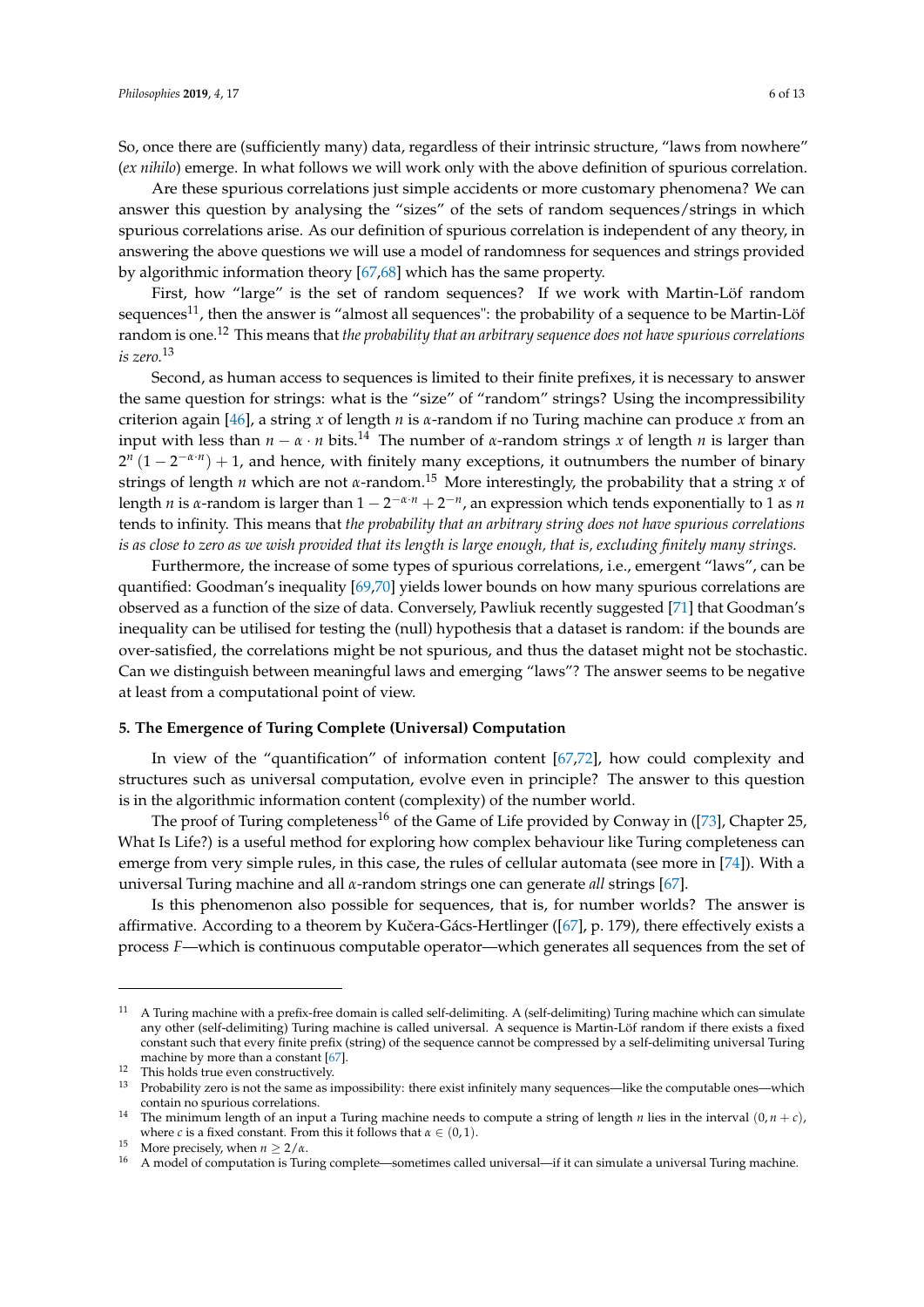Martin-Löf random sequences: in other words, every sequence is the image from *F* of a Martin-Löf random sequence.

#### <span id="page-6-0"></span>**6. Is the World Number Computable?**

Of course, there exist infinitely (countable) computable world numbers.

Can we decide whether the sequence describing a given world number is computable? Answering this question is probably impossible both theoretically and empirically. However, we can answer a simpler variant of the question: What is the probability that a world number is computable? If we take as probability the Lebesgue measure  $[67]$ , then the answer is zero.<sup>17</sup>

The above result shows that the probability that a world number can be generated by an algorithm is zero. If we weaken the above requirement and ask about the probability that there exists an algorithm which generates infinitely many bits of a world number, then the answer remains the same: this probability is nil. This result follows from a theorem in algorithmic information theory saying that the complement of the above set—the set of bi-immune sequences<sup>18</sup> —has probability one [\[67\]](#page-11-11). A consequence of this fact, corroborated by an extension of the Kochen-Specker theorem proving value indefiniteness of quantum observables relative to rather weak physical assumptions [\[75\]](#page-11-19), is that with probability one a number world is produced by repeatedly measuring of such a value indefinite observable.

### **7. Non-Uniform Evolution**

Two examples of world numbers are particularly interesting: Champernowne world number and Chaitin world number. A Champernowne world number in base two is given by the sequence

 $C_2 = 01000110110000010100111001011101110000...$ 

which consists in the concatenation of all binary strings enumerated in quasi-lexicographical order [\[76\]](#page-11-20).<sup>19</sup> A a Chaitin world number is given by a Chaitin  $\Omega_U$  number (or halting probability), that is the probability that the universal self-delimiting Turing machine *U* halts [\[77\]](#page-11-21). Chaitin world numbers "hold proofs" for almost all mathematical known results; such as as Fermat Last Theorem (in the 400 initial bits), Goldbach's conjecture, or important conjectures like Riemann Hypothesis (in the 2745 bits initial bits) and P vs. NP (in the 6,495 initial bits; cf. [\[78\]](#page-11-22). Both world numbers are Borel normal in the sense that every binary string *x* appears in these sequences infinitely many times with the same frequency, namely  $2^{-|x|}$ , where  $|x|$  is the length of *x*. In such a world every text—codified in binary—which was written and will be ever written appears infinitely many times and with the same frequency, which depends only on the length of the text. In particular, any correlation appears in such a world infinitely many times. However, these worlds are also very different: A Champernowne world number is computable, but a Chaitin world number is highly incomputable because it is Martin-Löf random. As a consequence, while both number worlds have all possible correlations repeated infinitely many times, the status of those correlations are different: in a Chaitin world number these correlations are spurious (because of its randomness), but in a Champernowne world number they are not (because its computability, hence highly non-randomness).

How an embedded observer would "feel" to live in such a world? This is a deep question which needs more study. Here we will make only a few simple remarks (see also [\[36\]](#page-10-24)).

 $17$  Again, one should not think that this means that there are no computable world numbers, see Section [6.](#page-6-0) The result follows from the fact that the computable sequences form a countable set.

<sup>18</sup> A sequence is bi-immune if its corresponding set of natural numbers nor its complement contain an infinite computably enumerable subset.

<sup>&</sup>lt;sup>19</sup> In base 10,  $C_{10} = 12345678910111213141516...$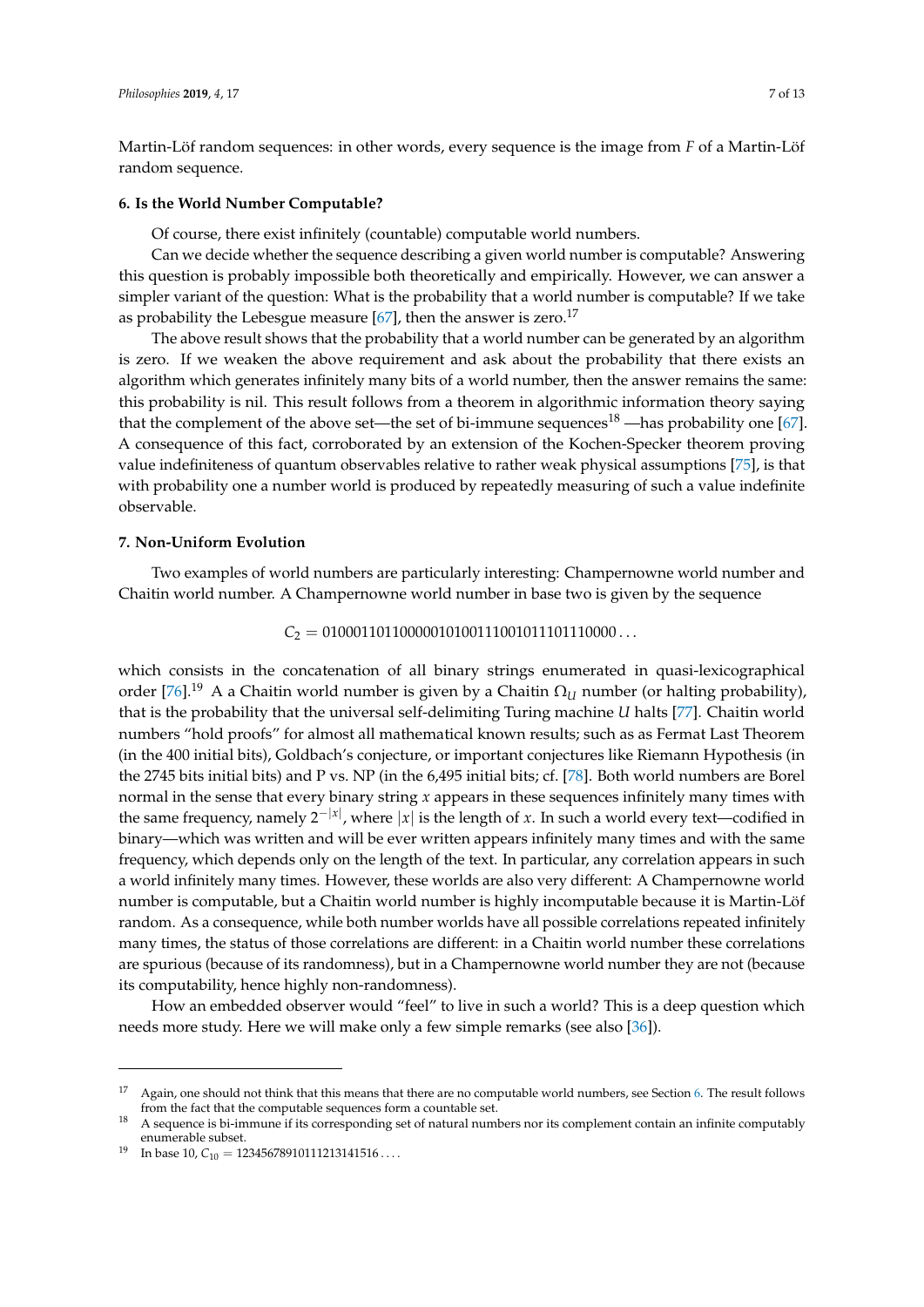First, no observer or rational agent could decide in a finite time whether they live in a Champernowne or Chaitin world. Second, any observer or rational agent surviving, or at least recording experimental outcomes, a sufficiently long time will see many of the previously discovered accepted "laws" being refuted.

Third, suppose intrinsic observers embedded into a mathematical universe experience and "surf" these number worlds by their interactions with them; that is, they perceive long successions of initial bits of their defining infinite sequences. Assume now that these sequences are Champernowne or Chaitin sequences. Because of the Borel normality of these sequences, the strings surfed by observers are Borel normal as finite objects, that is, they are distributed uniformly up to finite corrections [\[79\]](#page-11-23). How would intrinsic observers experience such variations? In one scenario one may speculate that intrinsically such "interim" periods of monotony may not count at all; that is, these will not be operationally recognised as such: for an embedded observer [\[6](#page-9-8)[,13\]](#page-9-9), the world number will remain "dormant" while the number world remains monotonous.

Another option, maybe even more speculative, is to assume that, as long as the world number allows for a sufficiently wide variety of substrings, the intrinsic phenomenology will, through emerging character of (self-) perception, "pick" its own segment or pieces (of numbers) from all the available ones. Indeed, it might not matter at all for intrinsic perception whether, for instance, the cycle time is altered (reduced, increased), or whether the lapse of cycles is arbitrarily exchanged or even inverted: as long as there are still "sufficient" patterns and number states emerging could "process" and "use," lawfulness and consciousness will always ensue [\[80\]](#page-11-24).

#### <span id="page-7-0"></span>**8. Is the Universe Lawless?**

In this section we add another argument—to many others [\[12](#page-9-7)[,34–](#page-10-11)[40\]](#page-10-12)—in favour of the hypothesis in the title.

There are uncountable infinite binary sequences, each of which could be a (the) "true" simplest model of our universe. Among these candidates, we have the set of Martin-Löf random sequences, which will fit with the hypothesis: this set is very large, because as we have already mentioned, the probability that an infinite binary sequence is not Martin-Löf random is (constructively) zero. However, the complement of this set—which has then probability zero—is not only infinite, but also uncountable and therefore cannot be lightly discarded.

The so-called physical/universal/natural "laws" deal with the infinity, on one hand; but can be verified only on finitely many cases. What about the situation when a "true model" is not a Martin-Löf random sequence, possibly a highly improbable computable one?

In order to be able to attempt to confirm the "laws" in this model we have to surf the initial bits of the infinite sequence. How many bits can be surfed? A possible bound from below is the number of atoms in the universe which is believed to be less than Number<sub>atoms</sub> =  $10^{82}$ . What is then the probability that an infinite sequence, thought as a model of our universe, starts with an *α*-random string of length Numberatoms? In this set there are infinitely many Martin-Löf random sequences and a sequence is Martin-Löf random with probability one, see Section [6,](#page-6-0) but also infinitely many computable sequences. The analysis in Section [4](#page-4-0) shows that this probability will be larger than

$$
1 - 2^{-\alpha \cdot 10^{82}} + 2^{-10^{82}},
$$

because this is the probability that an infinite binary sequence starts with an *α*-random string of length Numberatoms. With this probability—which is infinitesimally close to one—*every choice for our model of our universe* starts with an *α*-random string; consequently, all patterns and correlations which can be verified in this model are spurious!

Let us hasten to note that spurious does not mean wrong, not genuine, useless. On the contrary, correlations can be, and many times are, interesting, useful and give us insight about the working of the universe; they are, however, local and not universal.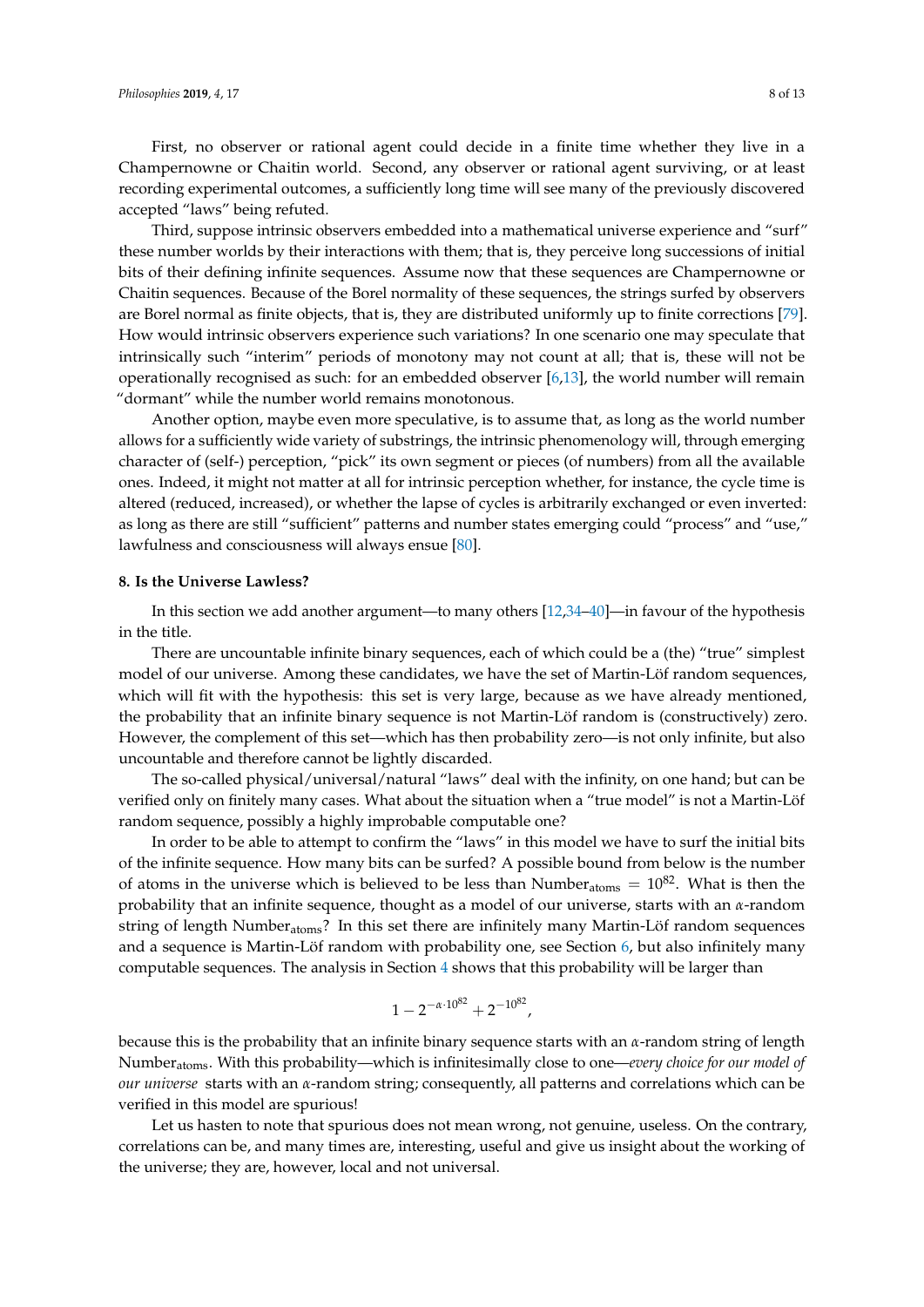#### **9. Conclusions**

According to Heidegger [\[81\]](#page-11-25), the most profound and foundational metaphysical issue is to think the existent as the existent (*"das Seiende als das Seiende denken"*). Here the existent is metaphorically interpreted as an infinite sequence of bits, a Number World. Rather than answering the primary question [\[82\]](#page-11-26) of why there is existence rather than nothingness, this paper has been mostly concerned with the formal consequences of existence under the least amount of extra assumptions [\[83\]](#page-11-27).

As it turns out, existence implies that an intrinsic and sophisticated mixture of meaningful and (spurious) patterns—possibly interpreted as "laws"—can arise from xáos. The emergent "laws" abound, they can be found almost everywhere. The axioms in mathematics find their correspondents in the "laws" of physics as a sort of "lógos" upon which the respective mathematical universe is "created by the formal system". By analogy, our own universe might be, possibly deceptively and hallucinatory, be perceived as based upon such sorts of "laws" of physics. The results in Sections [4](#page-4-0) and [8](#page-7-0) have corroborated the Humeanism view, later promoted by Exner and to some extend by the young Schrödinger, that at least some physical "laws" merely arise from xáos; a picture which is compatible with the unresolvable/irreducible lawless hypothesis. The analysis presented in this paper suggests that the "laws" discovered in science correspond merely to syntactical correlations, are local and not universal.

As in biological living systems, the dynamics described above is not a matter of stable or unstable equilibrium, but of far from equilibrium processes which are "structurally stable". This "duality" is supported in physics by the hierarchical layers theory [\[15,](#page-9-11)[84\]](#page-11-28). The simultaneous structural stability and non-conservative behaviour in biology, which is a blend of stability and instability is due to the coexistence of opposite properties such as order/disorder and integration/differentiation [\[85\]](#page-11-29).

Such an active and mindful (some might say self-delusional and projective) approach to order in and purpose of the universe may be interpreted in accord with the ancient Greek theogony [\[47\]](#page-10-23) by saying that *lógos*, the Gods and the laws of the universe, originate from "the void," or, in a less certain interpretation, from *xáos.* Very similar concepts were developed in ancient China probably around the same time as Homerus and Hesiod: the *I Ching* utilises relational properties of symbols from sophisticated stochastic procedures providing inspiration, meaning and advice on what has been understood as divine intent and the way the universe operates.

**Author Contributions:** Conceptualization, C.S.C. and K.S.; methodology, C.S.C. and K.S.; writing—original draft preparation, C.S.C.; writing—review and editing, C.S.C. and K.S.

**Funding:** K. Svozil was supported in part by the John Templeton Foundation's *Randomness and Providence: An Abrahamic Inquiry Project*

**Acknowledgments:** We thank the anonymous referees for useful comments, criticism and suggestions which have significantly improved the paper

**Conflicts of Interest:** The authors declare no conflict of interest.

#### <span id="page-8-0"></span>**Appendix A. Causation and Correlation: Two Formal Models**

To understand better the difference between causation and correlation we present two simple models. In the first model we have two hypotheses, *x* and *y* which can true or false and we denote by  $x \succ y$  the proposition "*x* is a cause for *y*" and by  $C(x, y)$  the proposition "*x* and *y* are correlated". The logical representations of the new propositions are enumerated in the following Table [A1:](#page-9-15) Indeed,  $x \succ y = 1$  if *x* is true, then *y* is true, that is,  $x = y = 1$ . Note that  $x \succ y$  is a "more restrictive" operator than the logical implication which is true also when  $0 \rightarrow y = 1$ , for every  $y \in \{0,1\}$ . We have *C*(*x*, *y* = 1) if and only if both *x* and *y* are either true or false, that is,  $x = y$ . If follows that  $x \succ y$ implies  $C(x, y) = 1$ , but the converse is false.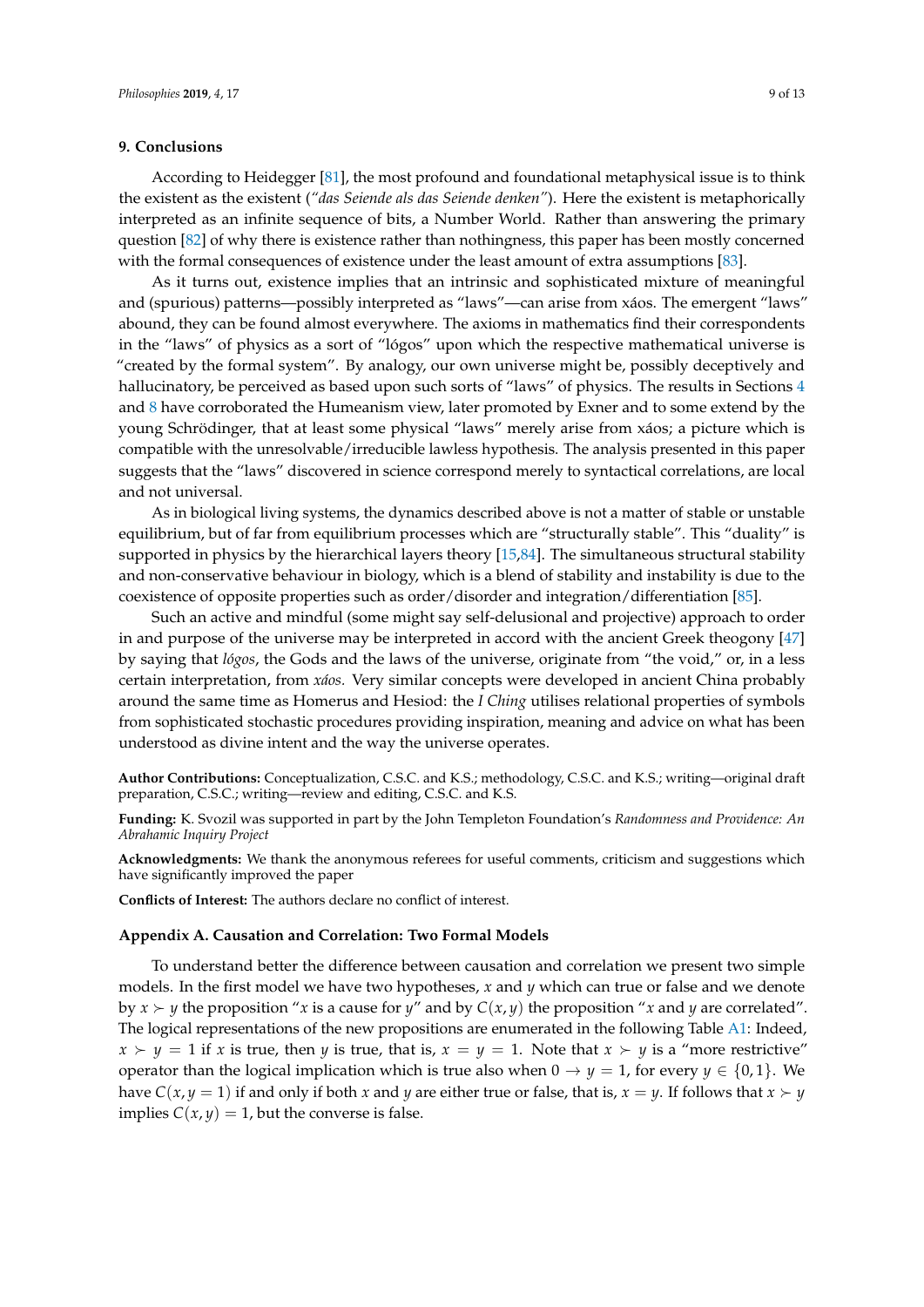| $\boldsymbol{x}$ | $\boldsymbol{\mathcal{U}}$ | $x \succ y$ | C(x, y) |
|------------------|----------------------------|-------------|---------|
| 0                | 0                          | 0           |         |
| U                | 1                          | 0           | O       |
| 1                | 0                          | 0           | O       |
| н                |                            |             |         |
|                  |                            |             |         |

<span id="page-9-15"></span>**Table A1.** Causation versus correlation: a logical model.

The second model is inspired by the Fechner-Machian identification of causation with functional dependence [\[32,](#page-10-25)[86\]](#page-12-0): suppose that data is represented by two sets *X* and *Y*. If  $f: X \to Y$  is a function from *X* to *Y*, then we denote the graph of *f* by  $G_f = \{(x, f(x)) \in X \times Y \mid f(x) = y\}$ . A relation *R* between *X* and *Y* is a set *R*  $\subseteq$  *X*  $\times$  *Y*. We say that  $x \in X$  is an *f*-cause for  $y \in Y$  if  $f(x) = y$  and we write  $x \succ_f y$ . The elements  $x, y$  are correlated by the relation *R*, in writing,  $C_R(x, y)$ , if  $(x, y) \in R$ . Assume that  $G_f \subset R$ ; if  $x \succ_f y$ , then  $C_R(x, y)$  but the converse implication is not true.

Both models show that correlation is symmetric, but causation is not. However, the models above do not reflect a crucial difference between causation and correlation: the former contributes to the understanding, in an imperfect way, of the phenomenon, but the second is just a syntactical observation. Causation invites testing, revision, even abandonment; correlation is static and without further analysis could be misleading, see [\[87,](#page-12-1)[88\]](#page-12-2).

### **References**

- <span id="page-9-0"></span>1. Huffman, C. Pythagoreanism. In *The Stanford Encyclopedia of Philosophy*; Zalta, E.N., Ed.; Metaphysics Research Lab Stanford University: Stanford, CA, USA, 2016.
- <span id="page-9-1"></span>2. Maziarz, E.A.; Greenwood, T. *Greek Mathematical Philosophy*; Ungar: New York, NY, USA, 1968.
- <span id="page-9-2"></span>3. Schrödinger, E. *Nature and the Greeks*; Cambridge University Press: Cambridge, UK, 1954, 2014.
- <span id="page-9-3"></span>4. Fredkin, E. Digital mechanics. An informational process based on reversible universal cellular automata. *Physica* **1990**, *D45*, 254–270.
- 5. Margolus, N. Physics-like model of computation. *Physica* **1984**, *D10*, 81–95.
- <span id="page-9-8"></span>6. Toffoli, T. The role of the observer in uniform systems. In *Applied General Systems Research: Recent Developments and Trends*; Klir, G.J., Ed.; Plenum Press, Springer: New York, NY, USA; London, UK, 1978; pp. 395–400.
- 7. Wolfram, S. *A New Kind of Science*; Wolfram Media, Inc.: Champaign, IL, USA, 2002.
- <span id="page-9-4"></span>8. Zuse, K. *Rechnender Raum*; Friedrich Vieweg & Sohn: Braunschweig, Germany, 1969.
- 9. Zuse, K. *Calculating Space*; MIT Technical Translation AZT-70-164-GEMIT; MIT (Proj. MAC): Cambridge, MA, USA, 1970.
- <span id="page-9-5"></span>10. Tegmark, M. The mathematical universe. *Found. Phys.* **2007**, *38*, 101–150. [\[CrossRef\]](http://dx.doi.org/10.1007/s10701-007-9186-9)
- <span id="page-9-6"></span>11. Tegmark, M. *Our Mathematical Universe: My Quest for the Ultimate Nature of Reality*; Penguin Random House LLC.: New York, NY, USA, 2014.
- <span id="page-9-7"></span>12. Calude, C.S.; Meyerstein, W.F.; Salomaa, A. The Universe is Lawless. In *Computable Universe: Understanding and Exploring Nature as Computation*; World Scientific: Singapore, 2013; pp. 527–537.
- <span id="page-9-9"></span>13. Svozil, K. Extrinsic-intrinsic concept and complementarity. In *Inside versus Outside*; Atmanspacher, H., Dalenoort, G.J., Eds.; Springer Series in Synergetics: Berlin, Germany, 1994; pp. 273–288.
- <span id="page-9-10"></span>14. Borges, J.L. *La biblioteca de Babel—The Library of Babel*; Editorial Sur: Buenos Aires, Argentina, 1941; (in Spanish), 1962 (in English). See also Borges' 1939 essay "The Total Library".
- <span id="page-9-11"></span>15. Anderson, P.W. More is different. Broken symmetry and the nature of the hierarchical structure of science. *Science* **1972**, *177*, 393–396. [\[CrossRef\]](http://dx.doi.org/10.1126/science.177.4047.393) [\[PubMed\]](http://www.ncbi.nlm.nih.gov/pubmed/17796623)
- <span id="page-9-13"></span>16. O'Connor, T.; Wong, H.Y. Emergent properties. In *The Stanford Encyclopedia of Philosophy*; Zalta, E.N., Ed.; Metaphysics Research Lab Stanford University: Stanford, CA, USA, 2015.
- <span id="page-9-14"></span>17. Kivelson, S.; Kivelson, S.A. Defining emergence in physics. *Npj Quant. Mater.* **2016**, *1*, 16024. [\[CrossRef\]](http://dx.doi.org/10.1038/npjquantmats.2016.24)
- <span id="page-9-12"></span>18. Hiebert, E.N. Common frontiers of the exact sciences and the humanities. *Phys. Perspect.* **2000**, *2*, 6–29. [\[CrossRef\]](http://dx.doi.org/10.1007/s000160050034)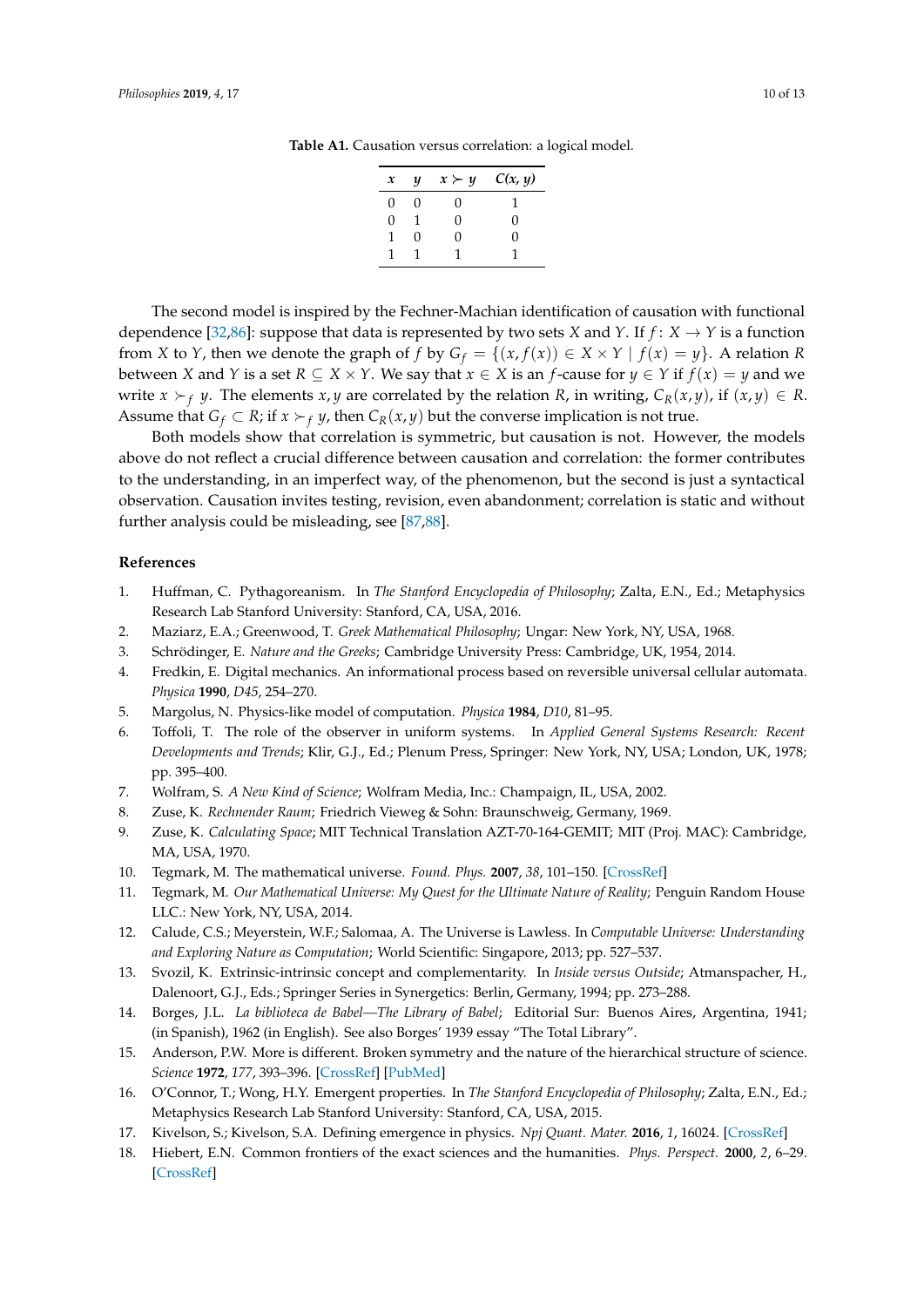- <span id="page-10-0"></span>19. Stöltzner, M. Vienna indeterminism: Mach, Boltzmann, Exner. *Synthese* **1999**, *119*, 85–111. [\[CrossRef\]](http://dx.doi.org/10.1023/A:1005243320885)
- <span id="page-10-1"></span>20. Schweidler, E.v. *Über Schwankungen der radioaktiven Umwandlung*; H. Dunod & E. Pinat: Paris, France, 1906; pages German part, 1–3.
- <span id="page-10-2"></span>21. Exner, F.S. *Über Gesetze in Naturwissenschaft und Humanistik: Inaugurationsrede gehalten am 15. Oktober 1908*; Hölder, Ebooks on Demand Universitätsbibliothek: Viena, Austria, 1909.
- <span id="page-10-3"></span>22. Schrödinger, E. Was ist ein Naturgesetz? *Naturwissenschaften* **1929**, *17*, 01. [\[CrossRef\]](http://dx.doi.org/10.1007/BF01505758)
- <span id="page-10-4"></span>23. Schrödinger, E. *Science And The Human Temperament*; George Allen & Unwin: Crows Nest, UK, 1935.
- <span id="page-10-5"></span>24. Born, M. Zur Quantenmechanik der Stoßvorgänge. *Zeitschrift Phys.* **1926**, *37*, 863–867. [\[CrossRef\]](http://dx.doi.org/10.1007/BF01397477)
- <span id="page-10-6"></span>25. Hofstadter, D.R. *Artificial Intelligence: Subcognition as Xomputation*; Technical Report TR132; Indiana University: Bloomington, IN, USA, 1982.
- <span id="page-10-7"></span>26. Forrest, S. Emergent computation: Self-organizing, collective, and cooperative phenomena in natural and artificial computing networks: Introduction to the proceedings of the ninth annual cnls conference. *Phys. D Nonlinear Phenomena* **1990**, *42*, 1–11. [\[CrossRef\]](http://dx.doi.org/10.1016/0167-2789(90)90063-U)
- <span id="page-10-8"></span>27. Hume, D. The Clarendon Edition of the Works of David Hume. In *A Treatise of Human Nature: Volume 1: Texts*; Clarendon Press and Oxford University Press: Oxford, UK, 2007;
- <span id="page-10-9"></span>28. Beebee, P. Hume and the problem of causation. In *The Oxford Handbook of Hume*; Russell, P., Ed.; Oxford Handbooks; Oxford University Press: Oxford, UK; New York, NY, USA, 2016.
- 29. De Pierris, G.; Friedman, M. Kant and Hume on causality. In *The Stanford Encyclopedia of Philosophy*; Zalta, E.N., Ed.; Metaphysics Research Lab, Stanford University: Stanford, CA, USA, 2013.
- 30. Feynman, R.P. *The Character of Physical Law*; MIT Press: Cambridge, MA, USA, 1965.
- 31. Mumford, S.; Anjum, R.L. *Causation: A Very Short Introduction*; Oxford University Press: Oxford, UK, 2014.
- <span id="page-10-25"></span>32. Norton, J.D. Causation as folk science. *Philos. Imprint* **2003**, *3*, 1–22.
- <span id="page-10-10"></span>33. Russell, B. I.–On the notion of cause. *Proc. Aristotelian Soc.* **1913**, *13*, 06. [\[CrossRef\]](http://dx.doi.org/10.1093/aristotelian/13.1.1)
- <span id="page-10-11"></span>34. Armstrong, D.M. What is a Law of Nature? In *Cambridge Studies in Philosophy*; Cambridge University Press: Cambridge, UK, 1983.
- 35. Cabello, A. Physical origin of quantum nonlocality and contextuality. *arXiv* **2019**, arXiv:1801.06347.
- <span id="page-10-24"></span>36. Calude, C.S.; Meyerstein, W.F. Is the universe lawful? *Chaos Solit. Fract.* **1999**, *10*, 1075–1084.
- 37. Mueller, M.P. Could the physical world be emergent instead of fundamental, and why should we ask? (short version). *arXiv* **2017**, arXiv:1712.01826.
- 38. Rosen, J. *Lawless Universe: Science and the Hunt for Reality*; The John Hopkins University Press: Baltimore, MA, USA, 2010.
- 39. van Fraassen, B.C. *Laws and Symmetry*; Oxford University Press: Oxford, UK, 1989, 2003.
- <span id="page-10-12"></span>40. Yanofsky, N. Chaos makes the multiverse unnecessary. *Nautilus* **2017**, *66*, 1–16.
- <span id="page-10-13"></span>41. Rajaraman, A.; Ullman, J.D. *Mining of Massive Datasets*; Cambridge University Press: Cambridge, UK, 2011.
- 42. Reed, D.A.; Dongarra, J. Exascale computing and big data. *Commun. ACM* **2015**, *58*, 56–68. [\[CrossRef\]](http://dx.doi.org/10.1145/2699414)
- 43. Schutt, R.; O'Neil, C. *Doing Data Science*; O'Reilly Media: Newton, MA, USA, 2014.
- <span id="page-10-14"></span>44. Stanton, J.M. *Introduction to Data Science*. Syracuse University: Syracuse, NY, USA, 2012.
- <span id="page-10-15"></span>45. Ellis, G.; Silk, J. Scientific method: Defend the integrity of physics. *Nature* **2014**, *516*, 321–323. [\[CrossRef\]](http://dx.doi.org/10.1038/516321a)
- <span id="page-10-16"></span>46. Calude, C.S.; Longo, G. The deluge of spurious correlations in big data. *Found. Sci.* **2017**, *22*, 595–612. [\[CrossRef\]](http://dx.doi.org/10.1007/s10699-016-9489-4)
- <span id="page-10-23"></span>47. Hesiod. *Hesiod: Volume I, Theogony. Works and Days. Testimonia (Loeb Classical Library No. 57)*; Harvard University Press: Cambridge, MA, USA; London, UK, 2006.
- <span id="page-10-17"></span>48. Curd, P.; McKirahan, R.D. *A Presocratics Reader (Second Edition). Selected Fragments and Testimonia*; Hackett Publishing Co.: Indianapolis, IN, USA; Cambridge, UK, 2011.
- <span id="page-10-18"></span>49. Diels, H.; Kranz, W. *Die Fragmente der Vorsokratiker*, 6th ed.; Weidmannsche Buchhandlung: Berlin, Germany, 1952.
- <span id="page-10-19"></span>50. Kirk, G.S.; Raven, J.E.; Schofield, M. *The Presocratic Philosophers: A Critical History with a Selcetion of Texts*, 2nd ed.; Cambridge University Press: Cambridge, UK, 1983.
- <span id="page-10-20"></span>51. Corbett, R.J. The question of natural law in Aristotle. *History Political Thought* **2009**, *30*, 229–250.
- <span id="page-10-21"></span>52. Drake, S. Galileo and the law of inertia. *Am. J. Phys.* **1964**, *32*, 601–608. [\[CrossRef\]](http://dx.doi.org/10.1119/1.1970872)
- <span id="page-10-22"></span>53. Douven, I. Abduction. In *The Stanford Encyclopedia of Philosophy*; Zalta, E.N., Ed.; Metaphysics Research Lab Stanford University: Stanford, CA, USA, 2017.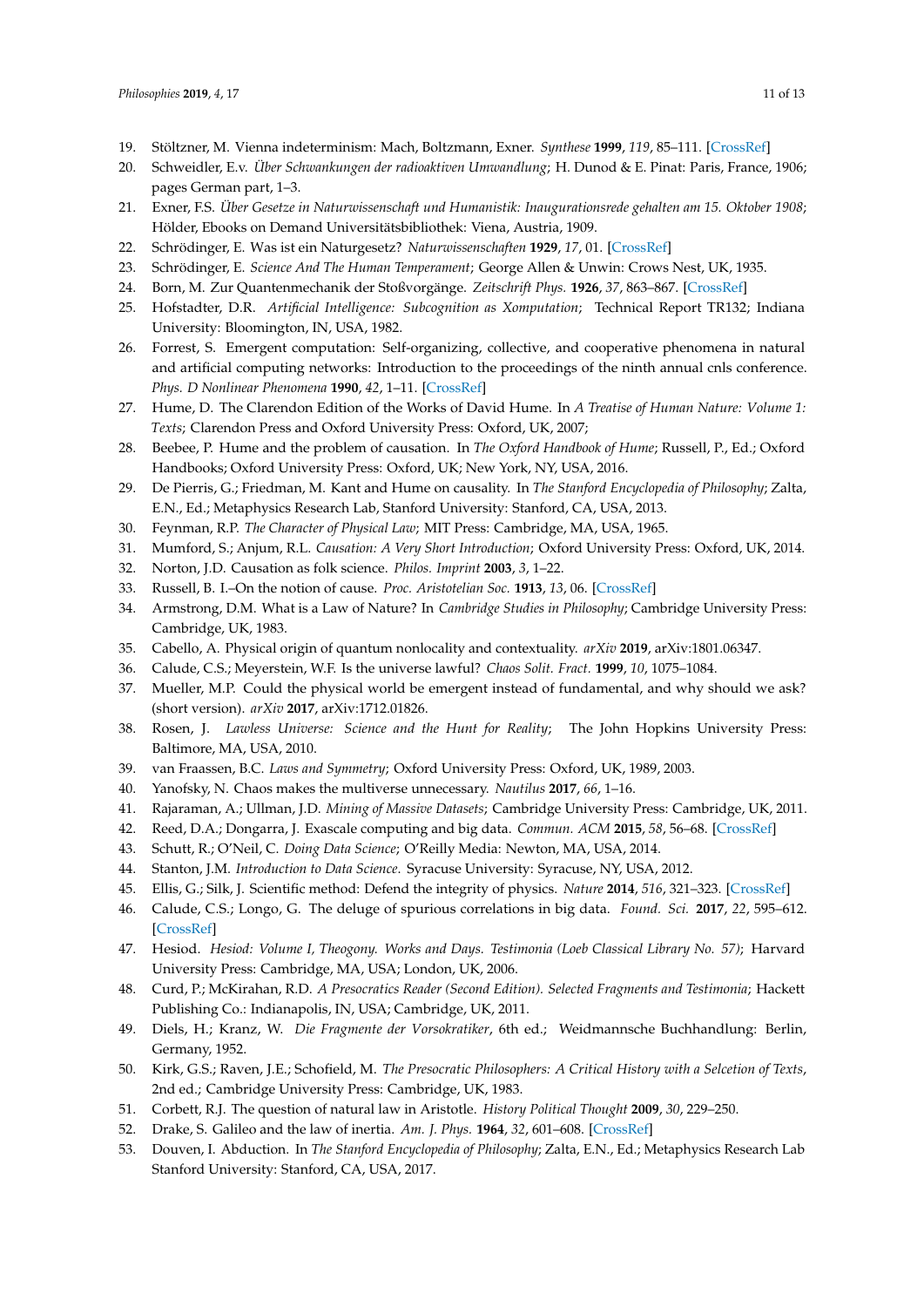- 54. Josephson, J.R.; Josephson, S.G. *Abductive Inference: Computation, Philosophy, Technology*; Cambridge University Press: Cambridge, UK; New York, NY, USA; Melbourne, Australia, 1994.
- <span id="page-11-0"></span>55. Peirce, C.S.; Hartshorne,C.; Weiss, P.; Burks, A.W. *Collected Papers of Charles Sanders Peirce*; Harvard University Press Belknap Press: Cambridge, MA, USA, 1932.
- <span id="page-11-1"></span>56. Laskar, J. A numerical experiment on the chaotic behaviour of the solar system. *Nature* **1989**, *338*, 237–238. [\[CrossRef\]](http://dx.doi.org/10.1038/338237a0)
- <span id="page-11-2"></span>57. Noether, E. Invariante Variationsprobleme. *Nachrichten von der Gesellschaft der Wissenschaften zu Göttingen, Mathematisch-Physikalische Klasse* **1918**, *1918*, 235–257.
- <span id="page-11-3"></span>58. Popper, K.R. *The Logic of Scientific Discovery*; Hutchinson & Co and Routledge: New York, NY, USA, 1959, 1992.
- <span id="page-11-4"></span>59. Gruska, J. *Foundations of Computing*; International Thompson Computer Press: London, UK, 1997.
- <span id="page-11-5"></span>60. Calude, C.S.; Dumitrescu, M. A probabilistic anytime algorithm for the halting problem. *Computability* **2018**, *7*, 259–271. [\[CrossRef\]](http://dx.doi.org/10.3233/COM-170073)
- <span id="page-11-6"></span>61. Frank, M.; Vieri, C.; Ammer, J.; Love, N.; Margolus, N.H.; Knight, T. A scalable reversible computer in silicon. In *Unconventional Models of Computation*; Springer: Singapore, 1998; pp 183–200.
- 62. Landauer, R. Computation: A fundamental physical view. *Phys. Scr.* **1987**, *35*, 88. [\[CrossRef\]](http://dx.doi.org/10.1088/0031-8949/35/1/021)
- <span id="page-11-7"></span>63. Mermin, D.N. *Quantum Computer Science*; Cambridge University Press: Cambridge, UK, 2007.
- <span id="page-11-8"></span>64. Bostwick, C.W.; Rainwater, J.; Baum, J.D. E1321. *Am. Math. Mon.* **1959**, *66*, 141–142. [\[CrossRef\]](http://dx.doi.org/10.2307/2310027)
- <span id="page-11-9"></span>65. Greenwood, R.E.; Gleason, A.M. Combinatorial relations and chromatic graphs. *Can. J. Math.* **1955**, *7*, 1–7. [\[CrossRef\]](http://dx.doi.org/10.4153/CJM-1955-001-4)
- <span id="page-11-10"></span>66. Graham, R. Some of my favorite problems in Ramsey Theory. *INTEGERS Electronic J. Combinat. Number Theory* **2007**, *7*, #A2.
- <span id="page-11-11"></span>67. Calude, C. *Information and Randomness—An Algorithmic Perspective*, 2nd ed.; Springer: Berlin, Germany, 2002.
- <span id="page-11-12"></span>68. Downey, R.G.; Hirschfeldt, D.R. Algorithmic Randomness and Complexity. In *Theory and Applications of Computability*; Springer: Berlin, Germany, 2010.
- <span id="page-11-13"></span>69. Goodman, A.W. On sets of acquaintances and strangers at any party. *Am. Math. Mon.* **1959**, *66*, 11. [\[CrossRef\]](http://dx.doi.org/10.1080/00029890.1959.11989408)
- <span id="page-11-14"></span>70. Schwenk, A.J. Acquaintance graph party problem. *Am. Math. Mon.* **1972**, *79*, 12. [\[CrossRef\]](http://dx.doi.org/10.1080/00029890.1972.11993198)
- <span id="page-11-15"></span>71. Pawliuk, M.; Waddell, M.A. Using Ramsey Theory to Measure Unavoidable Spurious Correlations in Big Data. *Axioms* **2019**, *8*, 29. [\[CrossRef\]](http://dx.doi.org/10.3390/axioms8010029)
- <span id="page-11-16"></span>72. Chaitin, G.J. *Algorithmic Information Theory (Cambridge Tracts in Theoretical Computer Science)*, revised ed.; Cambridge University Press: Cambridge, UK, 2003.
- <span id="page-11-17"></span>73. Berlekamp, E.; Conway, J.H.; Guy, R. *Winning Ways*; Academic Press: New York, NY, USA, 1982.
- <span id="page-11-18"></span>74. Rendell, P. *Turing Machine Universality of the Game of Life*; Springer International Publishing: Cham, Switzerland, 2016.
- <span id="page-11-19"></span>75. Abbott, A.A.; Calude, C.S.; Svozil K. Value indefiniteness is almost everywhere. *Phys. Rev. A* **2014**, *89*, 032109–032116. [\[CrossRef\]](http://dx.doi.org/10.1103/PhysRevA.89.032109)
- <span id="page-11-20"></span>76. Champernowne, D.G. The construction of decimals normal in the scale of ten. *J. Lond. Math. Soc.* **1933**, *8*, 254–260. [\[CrossRef\]](http://dx.doi.org/10.1112/jlms/s1-8.4.254)
- <span id="page-11-21"></span>77. Calude, C.S.; Chaitin, G.J. What is . . . a halting probability? *Notices AMS* **2007**, *57*, 236–237.
- <span id="page-11-22"></span>78. Calude, C.S.; Calude, E. The complexity of mathematical problems: An overview of results and open problems. *Int. J. Unconv. Comput.* **2013**, *9*, 327–343.
- <span id="page-11-23"></span>79. Calude, C. Borel normality and algorithmic randomness. In *Developments in Language Theory*; Rozenberg, G., Salomaa, A., Eds.; World Scientific: Singapore, 1994; pp. 113–129.
- <span id="page-11-24"></span>80. Egan, G. *Permutation City*; Millennium Orion Publishing Group: London, UK, 1994.
- <span id="page-11-25"></span>81. Heidegger, M. *Was ist Metaphysik?* Klostermann: Frankfurt, Germany, 1929.
- <span id="page-11-26"></span>82. Heidegger, M. Einführung in die Metaphysik (Freiburger Vorlesung Sommersemester 1935). In *Martin Heidegger Gesamtausgabe*. Klostermann: Frankfurt, Germany, 1935.
- <span id="page-11-27"></span>83. Jaynes, E.T. *Probability Theory: The Logic Of Science*; Cambridge University Press: Cambridge, UK, 2003.
- <span id="page-11-28"></span>84. Pattee, H.H. *Postscript: Unsolved Problems and Potential Applications of Hierarchy Theory*, Springer: Dordrecht, The Netherlands, 2012; pp. 111–124.
- <span id="page-11-29"></span>85. Buiatti, M.; Longo, G. Randomness and multilevel interactions in biology. *Theory Biosci.* **2013**, *132*, 139–158. [\[CrossRef\]](http://dx.doi.org/10.1007/s12064-013-0179-2) [\[PubMed\]](http://www.ncbi.nlm.nih.gov/pubmed/23637008)